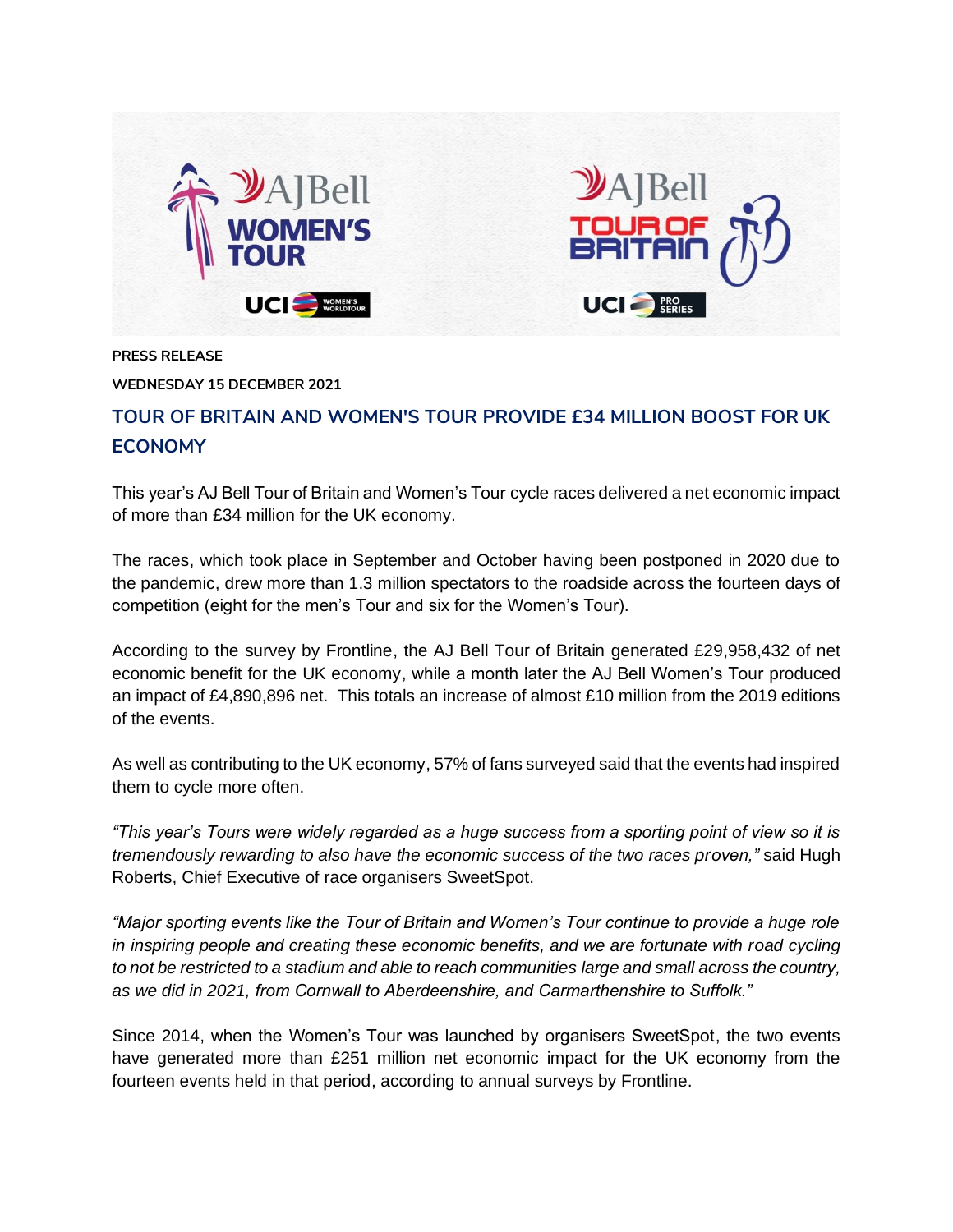Frontline, established in 1991, works with public, private and third sector clients across the UK and Ireland from offices in Glasgow and London and specialises in economic development and in particular, tourism and sports related impact assessment. Frontline has supported SweetSpot for over 10 years, carrying out the economic impact assessment of the Tour of Britain, the Women's Tour and the Tour Series cycling races.

*"We are delighted to see such strong impact figures following a year of no events as a result of the pandemic. Findings show the importance and resilience of outdoor sporting events to the local and wider economies across Great Britain,"* said Gillian Spooner, Consultant from Frontline.

The success of the 2021 races comes a month after UK Sport and the City of London Corporation published their findings that major sport events in the UK could deliver up to £4 billion of soft power, trade and investment benefits in the next decade.

The 2022 Tour of Britain will take place between Sunday 4 to Sunday 11 September. Already confirmed for the 2022 route is an overall start hosted by Aberdeen and Aberdeenshire, following the success of the final stage of this year's race, a midweek stage in Nottinghamshire, and a final stage on the Isle of Wight for the first time.

The 2022 Women's Tour will start from Colchester on Monday 6 June, finishing on Saturday 11 June, and is a part of the UCI Women's WorldTour calendar. Further details of both races will be announced in early 2022.

– Ends –

## **NOTES TO EDITORS**

## **About the AJ Bell Tour of Britain**

Relaunched in 2004 after a five-year absence from the calendar, the AJ Bell Tour of Britain is British Cycling's premier road cycling event, held annually across eight days in September.

The free-to-watch sporting spectacular features Olympic, world and Tour de France champions, and attracts a roadside audience of over 1.5m spectators. Live coverage of the race is shown daily in the UK on ITV4, in addition to around the world. The AJ Bell Tour of Britain is part of the UCI ProSeries, making it one of the most prestigious sporting events in the sport's global calendar.

Follow the AJ Bell Tour of Britain on **[Twitter](https://twitter.com/TourofBritain)**, **[Facebook](https://www.facebook.com/ToBcycling/)** and **[Instagram](https://www.instagram.com/thetourofbritain/)** or via the event's official website at **[tourofbritain.co.uk](http://www.tourofbritain.co.uk/)**.

## **About the AJ Bell Women's Tour**

Created by SweetSpot Group in 2014, the AJ Bell Women's Tour is the UK's first international stage race for women, bringing the world's top riders to compete in Great Britain as a part of the UCI Women's WorldTour.